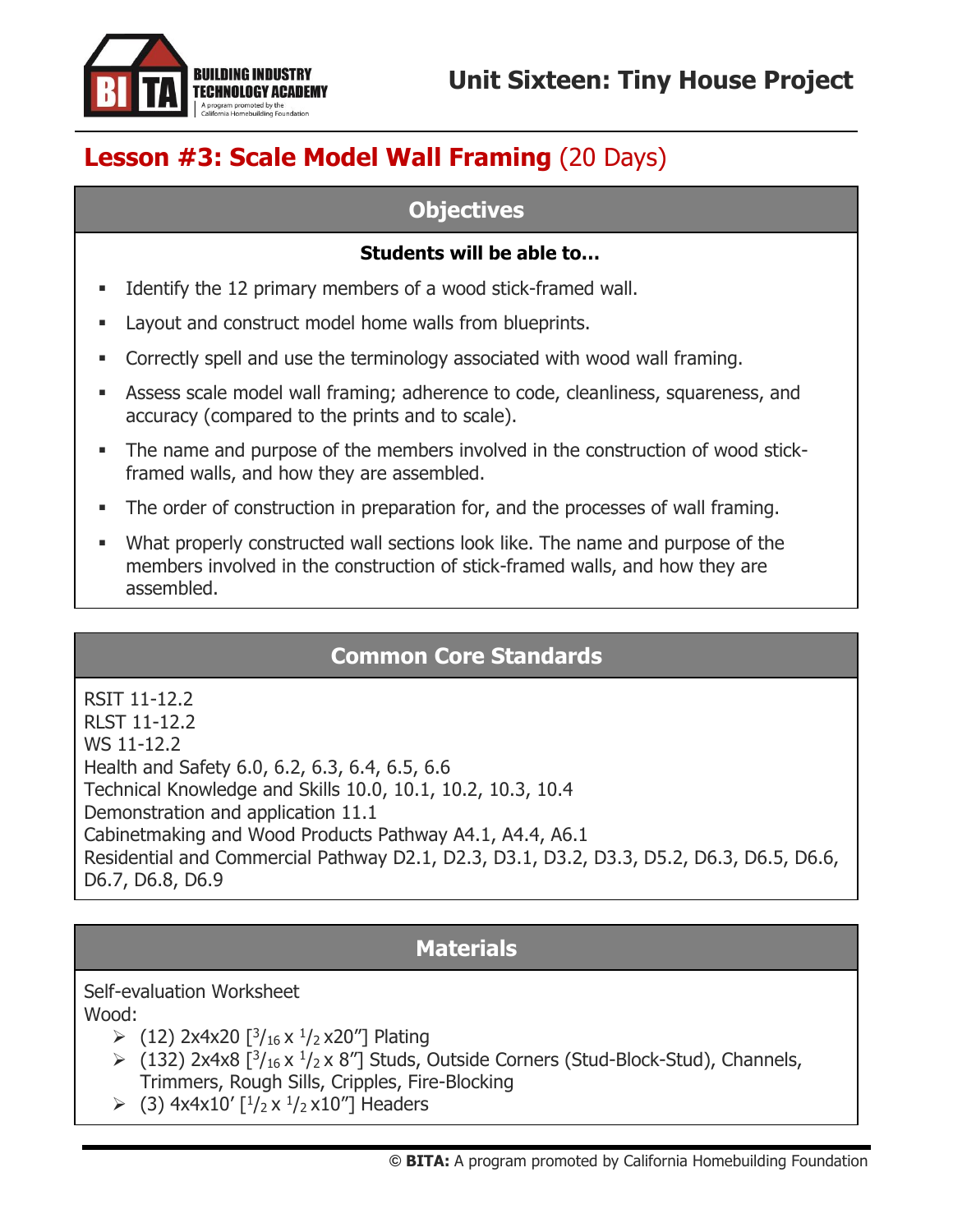#### Notes -

- $\geq 1x12x4'$  Piece of pine planed to 1/2" thick and ripped 28 times at 3/16 will provide all the 2x material needed by one team/company.
- $\geq 30''$  strip of  $\frac{1}{2}$  x  $\frac{1}{2}$  pine will cover one team/company's header needs.
- $\triangleright$  You can get 18 strips (w/ a full-kerf blade) out of a 1x12x30" board.

#### Tools:

- ➢ Architectural Scales
- ➢ 1 Micro-Pinner for each team/company with 23ga.x5/8" headless micro-pins. If Micro-Pinners are not available, an 18 ga. Brad Nailer with 5/8 brads. If neither of these is available, then Brad Pushers and 5/8 Brads will do.
- ➢ Glue
- $\geq 1$  Hobby Saw for each team/company
- ➢ Framing and Speed Squares
- ➢ Yardsticks, Rulers, and/or Measuring Tapes

### **Lesson Sequence**

- Bring students into the shop and demonstrate how to "snap", plate, and detail as well as frame a wall or two.
- **EXED Answer any questions on student's task of creating their wall framing model. Support** students their work.
- On day 20 provide students with a **Self-evaluation Worksheet** and have students evaluate their work while framing their wall models. Grade student's final product.

### **Assessment**

Informal assessment done daily while students are in the shop working. Student self-evaluation Grade final product

### **Accommodations/Modifications**

Check for Understanding Extra Time If Needed Strategic Partnering Visuals